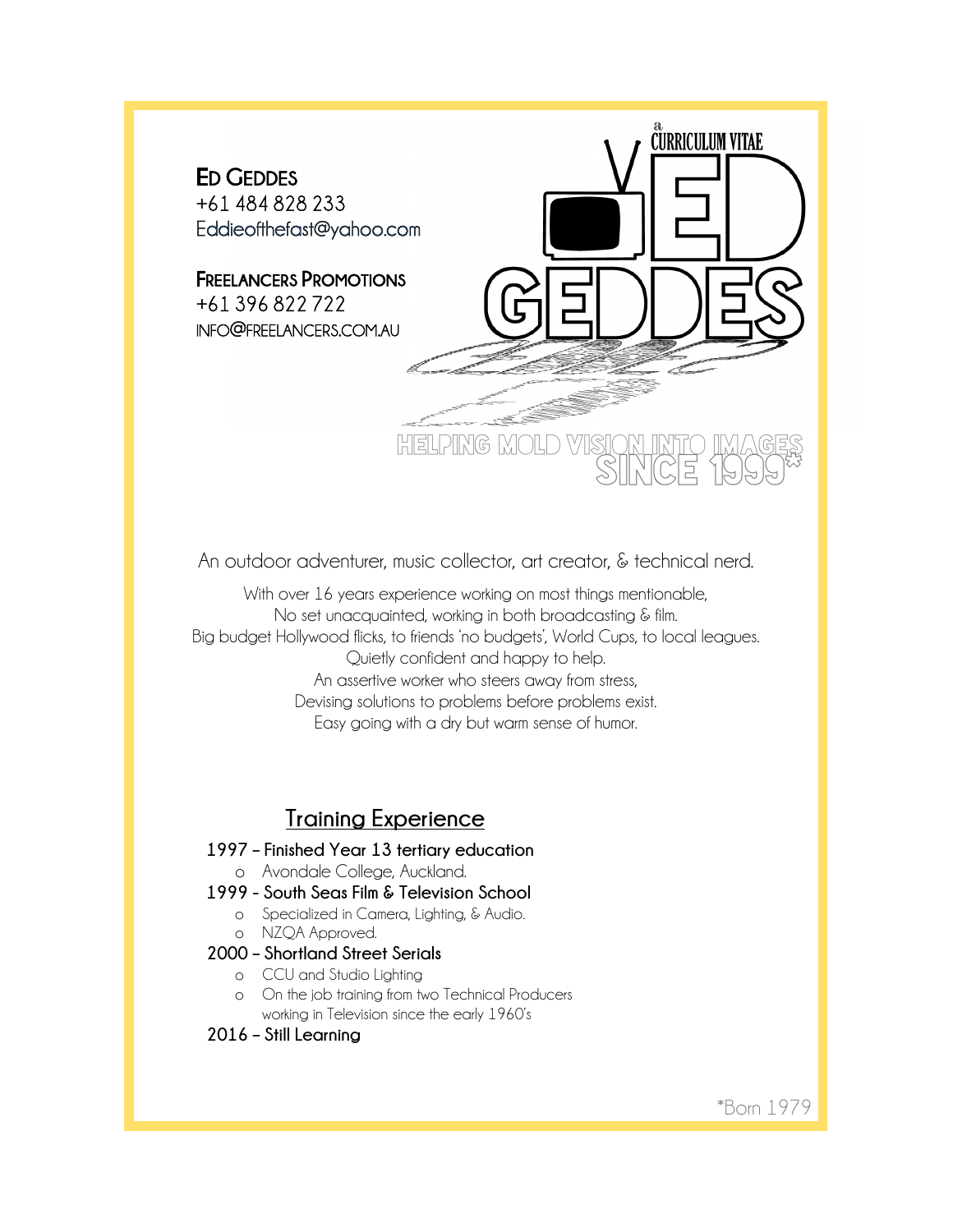# **Broadcast Television**

Work Includes

**Feb/Mar 2015 [ICC Cricket World Cup](http://www.icc-cricket.com/cricket-world-cup/videos/media/id/4078/match-highlights-aus-vs-nz)** Broadcast Solutions

Vision Supervisor / Technical Director NZ Technical Crew A

**2013 - 2016 [Melbourne Open](https://youtu.be/SNH2USxo7uY)** Tennis Australia and 7 Sports

CCU Operator

**2012 – 2016 KFC Big Bash Cricket** NEP/Global Television

CCU Operator

**2013 – 2015 V8 Supercars** Gearhouse Broadcast Pukekohe, Bathurst, Tasmania, Winton, Sandown CCU Operator & Rigger

**2004 – 2014 New Zealand Cricket Coverage** Sky Television Host coverage broadcasts for all International Cricket Teams playing against New Zealand CCU Operator & Rigger

## **2008 – 2014 [NZRFU All Blacks Television Coverage](https://youtu.be/1MO6-odSdrM)**

Sky Television Host coverage of New Zealand produced broadcasts CCU Operator & Rigger

## **Oct/Nov 2011 [Rugby World Cup, New Zealand](https://youtu.be/bPaWMjVXbus)**

Sky Television Host Broadcast Coverage Including all Finals Games CCU Operator & Rigger

**Oct 2010 [Commonwealth Games](https://youtu.be/TX2LKsTi8R8) Delhi, India** SIS Live

Rugby 7's Coverage for Host Broadcaster CCU Operator

# **Lighting for Film & Drama**

Work includes

#### **Nov - Dec 2014 ["The Dressmaker"](https://youtu.be/uPCyjqGH914)**

**Feature Film** The Dressmaker Productions pty ltd Main Unit Electrics

**April – June 2014 "The Moon and The Sun" Feature Film** The Moon and The Sun Productions pty ltd Main Unit Electrics Assistant

**April – June 2008**

**["Aliens in the Attic"](https://youtu.be/uMClhY3oyx4) Feature Film** Upstairs Productions Genie Operator

### **Sept – Oct 2007 ["Strength of Water"](https://youtu.be/1-n748hplH0)**

**Feature Film** Filmwork Ltd. Lighting Assistant

**Oct – Dec 2004 Nov – Dec 2005 ["Seven Periods With Mr. Gormsby"](http://www.nzonscreen.com/title/seven-periods-with-mr-gormsby-2005-211/series) Series One & Two**

**TV Series** Direct Hit Productions Best Boy

**2002 -2015 Unaccredited Lighting Work** ◻ Multiple TVC's for many major productions ◻ Multitudes of New Zealand [Music Videos,](http://www.nzonscreen.com/title/not-many-remix-2004) ◻ [Spartacus](https://youtu.be/tNdutDDCUQU) (Seasons 1-4), ◻ [The Chronicles Of Narnia,](https://youtu.be/oVEnJPXAibE) ◻ Legend Of The Seeker (Season 1 & 2), ◻ Power Rangers (5 seasons), ◻ House Husbands, Galore, ◻ 30 Days Of Night, Underworld, Yogi Bear ◻ Under The Mountain, Show of Hands,

**2000- 2002 Shortland Street Serials TV Series** South Pacific Pictures Limited CCU Operator & Studio Lighting